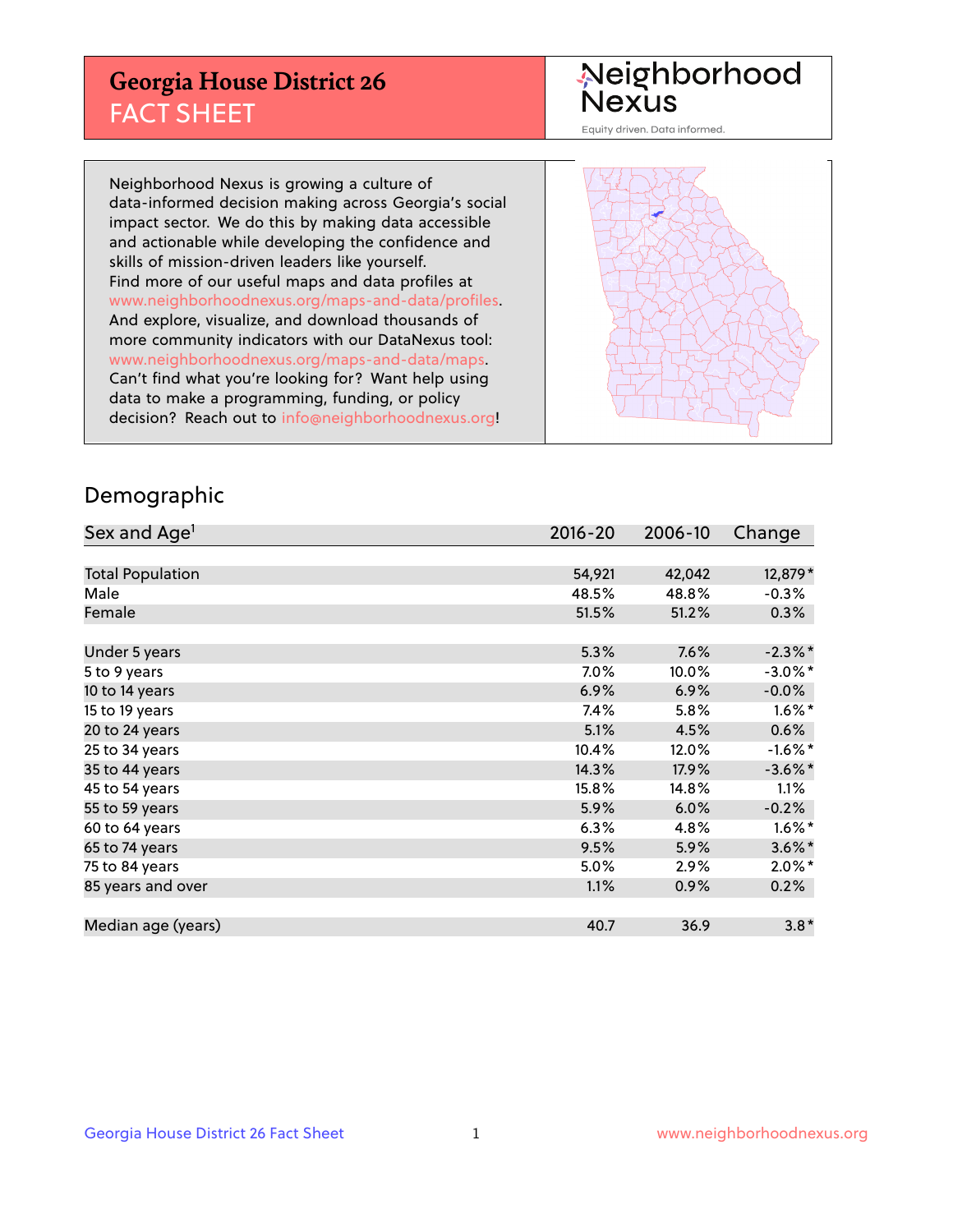## Demographic, continued...

| Race <sup>2</sup>                                            | $2016 - 20$ | 2006-10 | Change      |
|--------------------------------------------------------------|-------------|---------|-------------|
| <b>Total population</b>                                      | 54,921      | 42,042  | 12,879*     |
| One race                                                     | 95.6%       | 98.6%   | $-3.0\%$ *  |
| White                                                        | 76.7%       | 87.5%   | $-10.8\%$ * |
| <b>Black or African American</b>                             | 4.0%        | 3.2%    | 0.9%        |
| American Indian and Alaska Native                            | 0.5%        | 0.3%    | 0.2%        |
| Asian                                                        | 12.6%       | 3.9%    | $8.7\%$ *   |
| Native Hawaiian and Other Pacific Islander                   | 0.0%        | 0.0%    | $-0.0%$     |
| Some other race                                              | 1.9%        | 3.8%    | $-1.9%$     |
| Two or more races                                            | 4.4%        | 1.4%    | $3.0\%$ *   |
| Race alone or in combination with other race(s) <sup>3</sup> | $2016 - 20$ | 2006-10 | Change      |
| Total population                                             | 54,921      | 42,042  | 12,879*     |
| White                                                        | 80.6%       | 88.6%   | $-8.1\%$ *  |
| <b>Black or African American</b>                             | 5.4%        | 3.4%    | $2.0\%$ *   |
| American Indian and Alaska Native                            | 1.0%        | 0.6%    | 0.4%        |
| Asian                                                        | 13.7%       | 4.7%    | $9.0\%$ *   |
| Native Hawaiian and Other Pacific Islander                   | 0.1%        | 0.1%    | 0.1%        |
| Some other race                                              | 3.7%        | 4.0%    | $-0.3%$     |
|                                                              |             |         |             |
| Hispanic or Latino and Race <sup>4</sup>                     | $2016 - 20$ | 2006-10 | Change      |
| Total population                                             | 54,921      | 42,042  | 12,879*     |
| Hispanic or Latino (of any race)                             | 10.7%       | 10.4%   | 0.4%        |
| Not Hispanic or Latino                                       | 89.3%       | 89.6%   | $-0.4%$     |
| White alone                                                  | 69.8%       | 81.2%   | $-11.4\%$ * |
| Black or African American alone                              | 3.6%        | 2.8%    | 0.8%        |
| American Indian and Alaska Native alone                      | 0.3%        | 0.2%    | 0.1%        |
| Asian alone                                                  | 12.5%       | 3.9%    | $8.6\%$ *   |
| Native Hawaiian and Other Pacific Islander alone             | 0.0%        | 0.0%    | $-0.0%$     |
| Some other race alone                                        | 0.2%        | 0.2%    | $-0.0%$     |
| Two or more races                                            | 2.8%        | 1.3%    | $1.6\%$ *   |
| U.S. Citizenship Status <sup>5</sup>                         | 2016-20     | 2006-10 | Change      |
|                                                              |             |         |             |
| Foreign-born population                                      | 9,711       | 5,769   | $3,942*$    |
| Naturalized U.S. citizen                                     | 48.2%       | 29.9%   | 18.3%*      |
| Not a U.S. citizen                                           | 51.8%       | 70.1%   | $-18.3\%$ * |
| Citizen, Voting Age Population <sup>6</sup>                  | 2016-20     | 2006-10 | Change      |
| Citizen, 18 and over population                              | 36,829      | 26,433  | 10,395*     |
| Male                                                         | 48.1%       | 46.5%   | 1.6%        |
| Female                                                       | 51.9%       | 53.5%   | $-1.6%$     |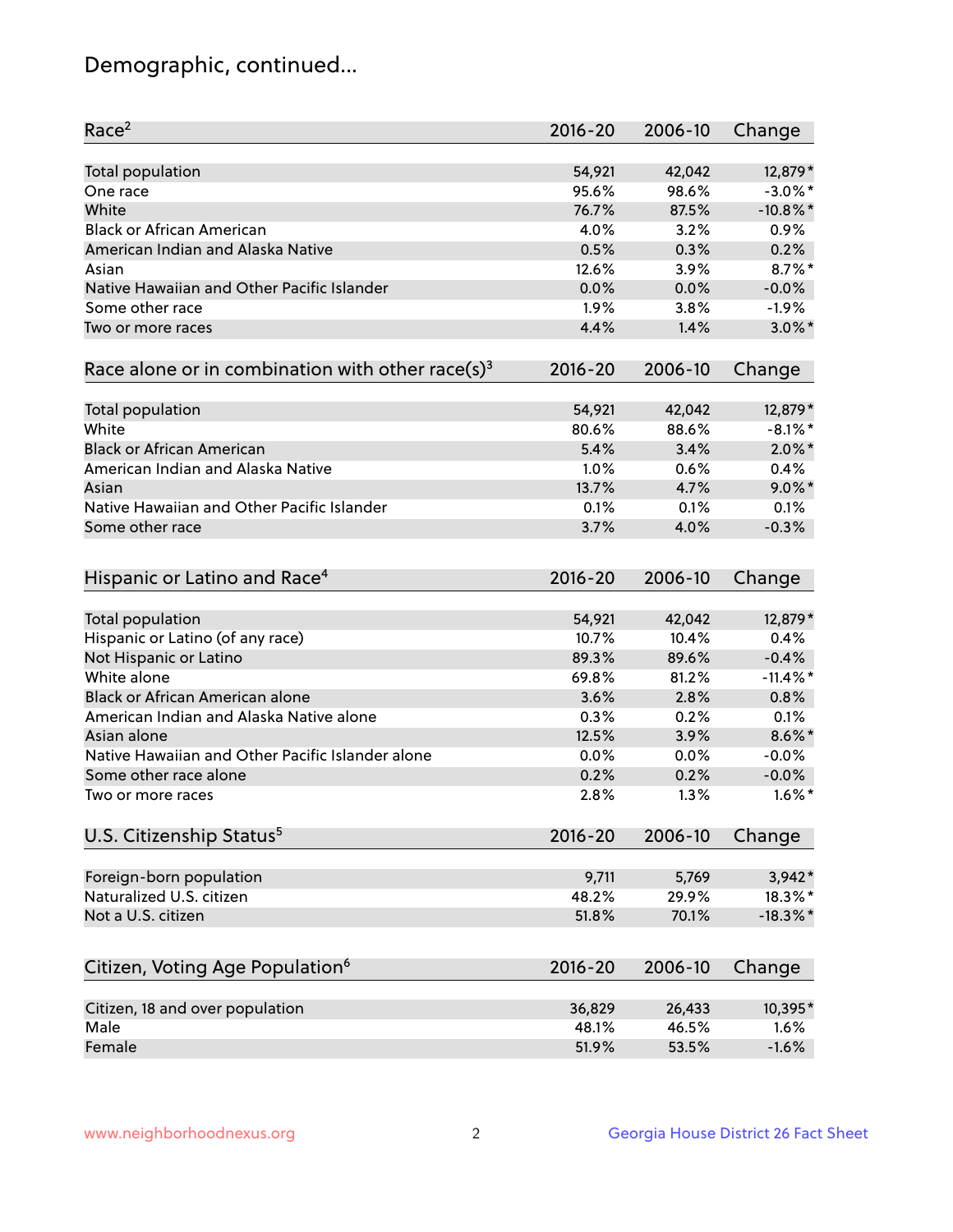#### Economic

| Income <sup>7</sup>                                 | $2016 - 20$ | 2006-10 | Change     |
|-----------------------------------------------------|-------------|---------|------------|
|                                                     |             |         |            |
| All households                                      | 19,974      | 14,926  | $5,048*$   |
| Less than \$10,000                                  | 2.4%        | 3.6%    | $-1.2%$    |
| \$10,000 to \$14,999                                | 1.7%        | 3.2%    | $-1.5%$    |
| \$15,000 to \$24,999                                | 4.1%        | 5.4%    | $-1.3%$    |
| \$25,000 to \$34,999                                | 5.0%        | 7.2%    | $-2.2%$    |
| \$35,000 to \$49,999                                | 9.5%        | 10.8%   | $-1.3%$    |
| \$50,000 to \$74,999                                | 12.2%       | 19.3%   | $-7.1\%$ * |
| \$75,000 to \$99,999                                | 13.9%       | 13.6%   | 0.3%       |
| \$100,000 to \$149,999                              | 19.3%       | 19.8%   | $-0.5%$    |
| \$150,000 to \$199,999                              | 13.9%       | 8.5%    | $5.3\%$ *  |
| \$200,000 or more                                   | 18.1%       | 8.6%    | $9.5%$ *   |
| Median household income (dollars)                   | 103,011     | 75,929  | 27,082*    |
| Mean household income (dollars)                     | 126,548     | 97,318  | 29,230*    |
| With earnings                                       | 84.8%       | 86.5%   | $-1.7%$    |
| Mean earnings (dollars)                             | 124,680     | 97,411  | 27,269*    |
| <b>With Social Security</b>                         | 28.0%       | 20.2%   | $7.7\%$ *  |
| Mean Social Security income (dollars)               | 24,245      | 17,436  | $6,810*$   |
| With retirement income                              | 19.1%       | 13.8%   | $5.3\%$ *  |
| Mean retirement income (dollars)                    | 31,873      | 26,769  | 5,103      |
| With Supplemental Security Income                   | 2.4%        | $1.7\%$ | 0.7%       |
| Mean Supplemental Security Income (dollars)         | 12,191      | 8,202   | 3,989      |
| With cash public assistance income                  | 0.6%        | 1.8%    | $-1.2%$    |
| Mean cash public assistance income (dollars)        | 831         | 3,896   | $-3,065$   |
| With Food Stamp/SNAP benefits in the past 12 months | 3.0%        | 2.8%    | 0.2%       |
|                                                     |             |         |            |
| Families                                            | 15,193      | 11,276  | $3,917*$   |
| Less than \$10,000                                  | 1.2%        | 3.5%    | $-2.3%$    |
| \$10,000 to \$14,999                                | 1.4%        | 1.6%    | $-0.2%$    |
| \$15,000 to \$24,999                                | 2.4%        | 4.4%    | $-2.1%$    |
| \$25,000 to \$34,999                                | 3.7%        | 5.0%    | $-1.3%$    |
| \$35,000 to \$49,999                                | 6.0%        | 8.1%    | $-2.1%$    |
| \$50,000 to \$74,999                                | 12.0%       | 18.0%   | $-6.0\%$ * |
| \$75,000 to \$99,999                                | 13.0%       | 14.3%   | $-1.4%$    |
| \$100,000 to \$149,999                              | 22.6%       | 23.3%   | $-0.7%$    |
| \$150,000 to \$199,999                              | 16.4%       | 10.5%   | 5.9%*      |
| \$200,000 or more                                   | 21.3%       | 11.2%   | $10.1\%$ * |
| Median family income (dollars)                      | 120,722     | 91,165  | 29,557*    |
| Mean family income (dollars)                        | 140,725     | 110,319 | 30,406*    |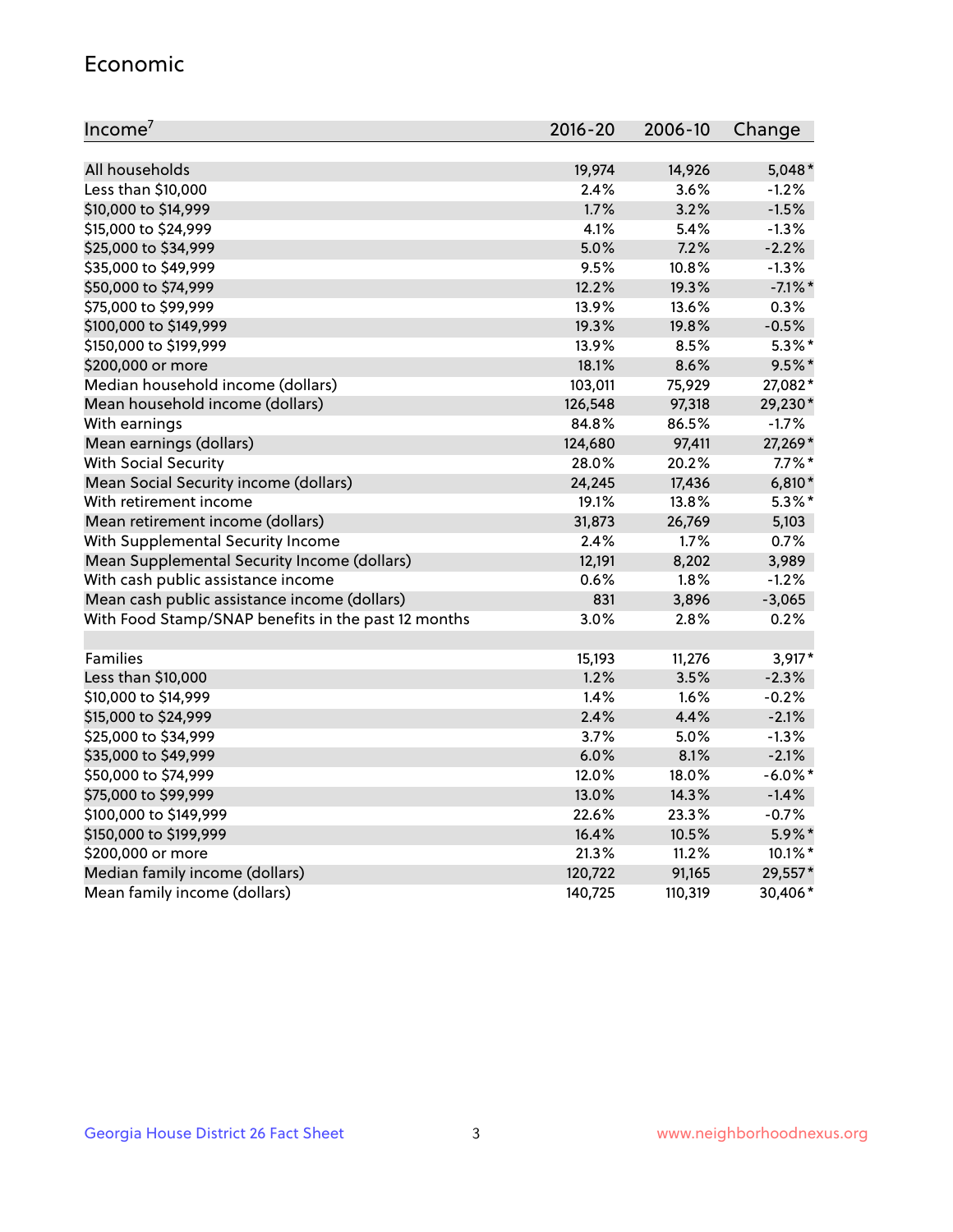## Economic, continued...

| Income, continued <sup>8</sup>                           | $2016 - 20$ | 2006-10 | Change     |
|----------------------------------------------------------|-------------|---------|------------|
|                                                          |             |         |            |
| Nonfamily households                                     | 4,781       | 3,650   | $1,131*$   |
| Median nonfamily income (dollars)                        | 49,984      | 44,514  | 5,470*     |
| Mean nonfamily income (dollars)                          | 77,455      | 53,788  | 23,667*    |
|                                                          |             |         |            |
| Median earnings for workers (dollars)                    | 49,199      | 40,467  | 8,732*     |
| Median earnings for male full-time, year-round workers   | 86,864      | 68,065  | 18,799*    |
| (dollars)                                                |             |         |            |
| Median earnings for female full-time, year-round workers | 57,471      | 43,897  | 13,574*    |
| (dollars)                                                |             |         |            |
|                                                          |             |         |            |
| Per capita income (dollars)                              | 46,641      | 35,055  | 11,586*    |
|                                                          |             |         |            |
| Families and People Below Poverty Level <sup>9</sup>     | $2016 - 20$ | 2006-10 | Change     |
|                                                          |             |         |            |
| <b>All families</b>                                      | 3.1%        | 6.3%    | $-3.2\%$ * |
| With related children under 18 years                     | 4.3%        | 9.9%    | $-5.7%$    |
| With related children under 5 years only                 | 0.4%        | 14.5%   | $-14.1%$   |
| Married couple families                                  | 2.0%        | 3.3%    | $-1.3%$    |
| With related children under 18 years                     | 2.2%        | 4.9%    | $-2.6%$    |
| With related children under 5 years only                 | 0.0%        | 7.6%    | $-7.6%$    |
| Families with female householder, no husband present     | 15.1%       | 24.5%   | $-9.5%$    |
| With related children under 18 years                     | 21.9%       | 32.7%   | $-10.8%$   |
| With related children under 5 years only                 | 3.8%        | 70.5%   | $-66.7%$   |
|                                                          |             |         |            |
| All people                                               | 5.4%        | 8.6%    | $-3.2\%$ * |
| Under 18 years                                           | 7.2%        | 11.9%   | $-4.7%$    |
| Related children under 18 years                          | 6.4%        | 11.4%   | $-4.9%$    |
| Related children under 5 years                           | 10.0%       | 13.9%   | $-3.9%$    |
| Related children 5 to 17 years                           | 5.4%        | 10.4%   | $-5.0%$    |
| 18 years and over                                        | 4.8%        | 7.3%    | $-2.5%$    |
| 18 to 64 years                                           | 4.4%        | 7.8%    | $-3.4%$    |
| 65 years and over                                        | 6.4%        | 4.1%    | 2.2%       |
| People in families                                       | 3.5%        | 7.2%    | $-3.6%$    |
| Unrelated individuals 15 years and over                  | 17.9%       | 18.1%   | $-0.1%$    |
|                                                          |             |         |            |
| Non-Hispanic white people                                | 3.9%        | 6.6%    | $-2.7%$ *  |
| Black or African-American people                         | 5.1%        | 12.6%   | $-7.5%$    |
| Asian people                                             | 1.2%        | 2.1%    | $-0.9%$    |
| Hispanic or Latino people                                | 19.4%       | 25.1%   | $-5.8%$    |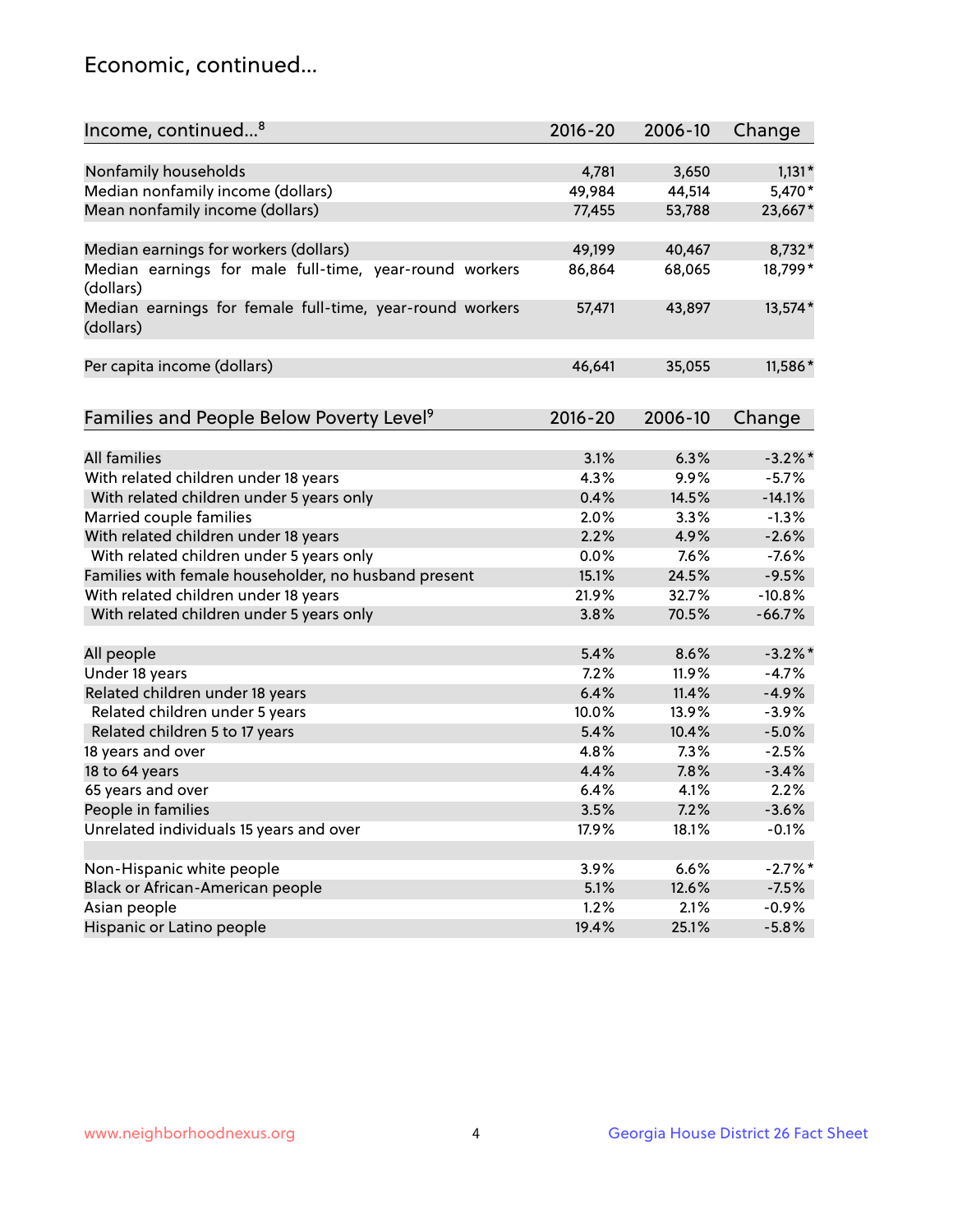## Employment

| Employment Status <sup>10</sup>                                                               | $2016 - 20$  | 2006-10 | Change                |
|-----------------------------------------------------------------------------------------------|--------------|---------|-----------------------|
|                                                                                               |              |         |                       |
| Population 16 years and over                                                                  | 43,385       | 31,119  | 12,267*               |
| In labor force                                                                                | 67.0%        | 69.7%   | $-2.7%$               |
| Civilian labor force                                                                          | 67.0%        | 69.6%   | $-2.6%$               |
| Employed                                                                                      | 64.9%        | 64.6%   | 0.3%                  |
| Unemployed                                                                                    | 2.1%         | 5.0%    | $-2.9%$               |
| <b>Armed Forces</b>                                                                           | 0.0%         | 0.0%    | $-0.0%$               |
| Not in labor force                                                                            | 33.0%        | 30.3%   | 2.7%                  |
| Civilian labor force                                                                          | 29,073       | 21,669  | 7,404*                |
|                                                                                               | 3.2%         | 7.2%    | $-4.1%$               |
| <b>Unemployment Rate</b>                                                                      |              |         |                       |
| Females 16 years and over                                                                     | 22,187       | 16,280  | 5,907*                |
| In labor force                                                                                | 58.3%        | 60.2%   | $-1.9%$               |
| Civilian labor force                                                                          | 58.3%        | 60.2%   | $-1.9%$               |
| Employed                                                                                      | 56.0%        | 55.7%   | 0.3%                  |
|                                                                                               |              |         |                       |
| Own children of the householder under 6 years                                                 | 3,531        | 4,048   | $-517$                |
| All parents in family in labor force                                                          | 61.4%        | 61.4%   | $-0.1%$               |
| Own children of the householder 6 to 17 years                                                 | 9,656        | 7,639   | $2,016*$              |
| All parents in family in labor force                                                          | 72.2%        | 62.9%   | 9.2%                  |
|                                                                                               |              |         |                       |
| Industry <sup>11</sup>                                                                        | $2016 - 20$  | 2006-10 | Change                |
|                                                                                               |              |         |                       |
| Civilian employed population 16 years and over                                                | 28,156       | 20,106  | 8,050*                |
| Agriculture, forestry, fishing and hunting, and mining                                        | 0.4%         | 0.9%    | $-0.5%$               |
| Construction                                                                                  | 7.5%         | 8.9%    | $-1.5%$               |
| Manufacturing<br>Wholesale trade                                                              | 9.9%<br>3.0% | 11.5%   | $-1.6%$               |
|                                                                                               |              | 4.1%    | $-1.1%$<br>$-2.3\%$ * |
| Retail trade                                                                                  | 10.6%        | 12.9%   |                       |
| Transportation and warehousing, and utilities<br>Information                                  | 4.3%         | 3.5%    | 0.7%                  |
|                                                                                               | 4.2%<br>8.2% | 4.7%    | $-0.5%$               |
| Finance and insurance, and real estate and rental and leasing                                 |              | 10.0%   | $-1.7%$               |
| Professional, scientific, and management, and administrative<br>and waste management services | 20.8%        | 17.0%   | $3.7\%$ *             |
| Educational services, and health care and social assistance                                   | 15.5%        | 14.1%   | 1.5%                  |
| Arts, entertainment, and recreation, and accommodation and                                    | 8.8%         | 6.3%    | $2.5%$ *              |
| food services                                                                                 |              |         |                       |
| Other services, except public administration                                                  | 5.0%         | 4.8%    | 0.2%                  |
| Public administration                                                                         | 1.8%         | 1.3%    | 0.5%                  |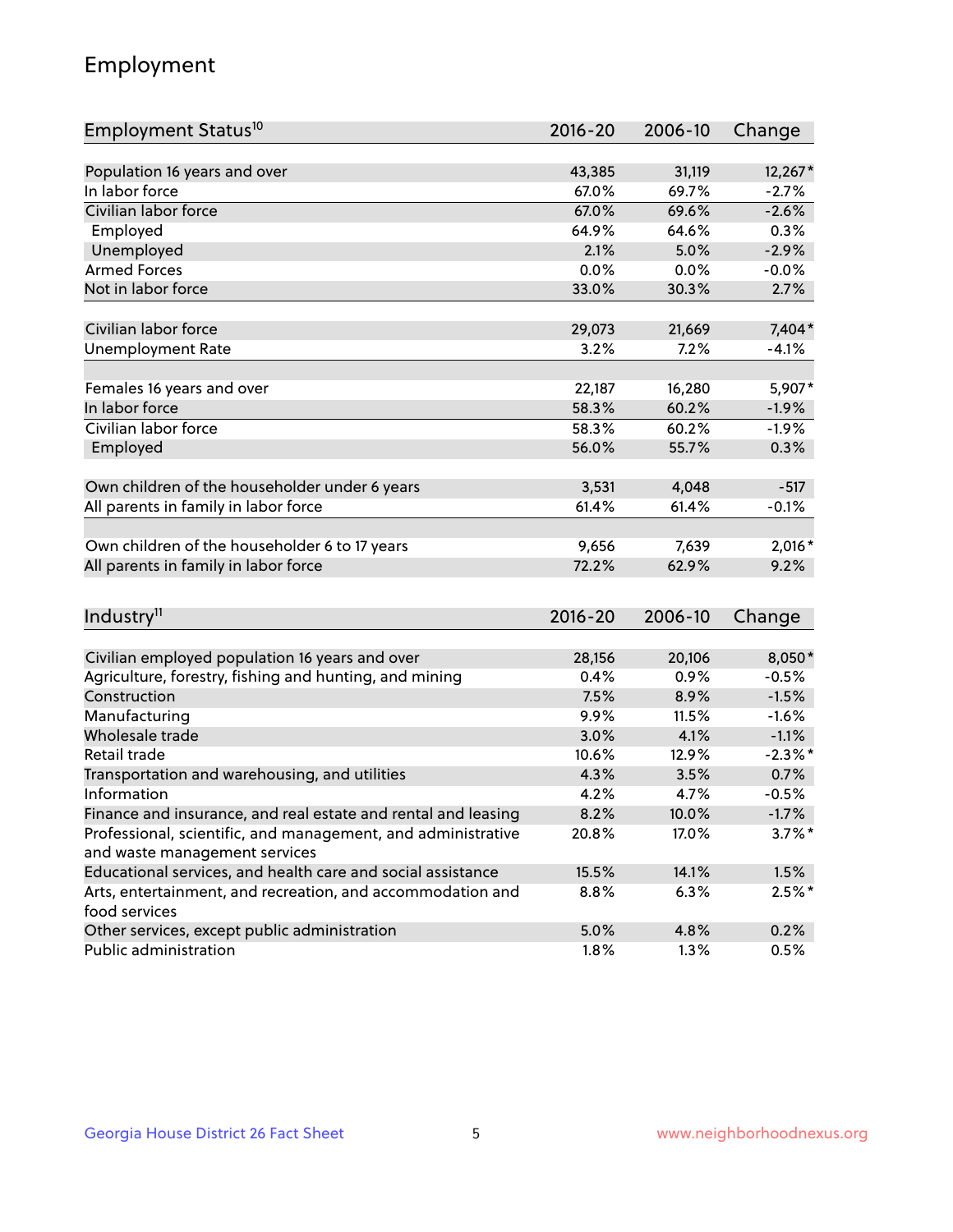## Employment, continued...

| Occupation <sup>12</sup>                                    | $2016 - 20$ | 2006-10 | Change     |
|-------------------------------------------------------------|-------------|---------|------------|
| Civilian employed population 16 years and over              | 28,156      | 20,106  | $8,050*$   |
| Management, business, science, and arts occupations         | 53.1%       | 42.8%   | $10.3\%$ * |
| Service occupations                                         | 11.8%       | 12.9%   | $-1.1%$    |
| Sales and office occupations                                | 21.4%       | 28.4%   | $-7.0\%$ * |
| and<br>Natural<br>maintenance                               | 5.0%        | 9.4%    | $-4.4\%$ * |
| resources,<br>construction,<br>occupations                  |             |         |            |
| Production, transportation, and material moving occupations | 8.7%        | 6.5%    | 2.2%       |
| Class of Worker <sup>13</sup>                               | $2016 - 20$ | 2006-10 | Change     |
| Civilian employed population 16 years and over              | 28,156      | 20,106  | $8,050*$   |
| Private wage and salary workers                             | 84.9%       | 86.1%   | $-1.2%$    |
| Government workers                                          | 7.6%        | 7.6%    | 0.0%       |
| Self-employed in own not incorporated business workers      | 7.4%        | 6.2%    | 1.2%       |
| Unpaid family workers                                       | 0.1%        | 0.1%    | $-0.0%$    |
|                                                             |             |         |            |
| Job Flows <sup>14</sup>                                     | 2019        | 2010    | Change     |
| Total Jobs in district                                      |             |         |            |
|                                                             | 25,534      | 17,817  | 7,717      |
| Held by residents of district                               | 10.3%       | 11.6%   | $-1.3%$    |
| Held by non-residents of district                           | 89.7%       | 88.4%   | 1.3%       |
| Jobs by Industry Sector <sup>15</sup>                       | 2019        | 2010    | Change     |
| Total Jobs in district                                      | 25,534      | 17,817  | 7,717      |
|                                                             |             |         | $-1.4%$    |
| Goods Producing sectors                                     | 21.5%       | 22.9%   |            |
| Trade, Transportation, and Utilities sectors                | 25.9%       | 22.0%   | 3.9%       |
| All Other Services sectors                                  | 52.6%       | 55.1%   | $-2.5%$    |
| Total Jobs in district held by district residents           | 2,641       | 2,067   | 574        |
| <b>Goods Producing sectors</b>                              | 20.0%       | 21.4%   | $-1.4%$    |
| Trade, Transportation, and Utilities sectors                | 18.1%       | 16.5%   | 1.6%       |
| All Other Services sectors                                  | 61.9%       | 62.1%   | $-0.2%$    |
|                                                             |             |         |            |
| Jobs by Earnings <sup>16</sup>                              | 2019        | 2010    | Change     |
|                                                             |             |         |            |
| Total Jobs in district                                      | 25,534      | 17,817  | 7,717      |
| Jobs with earnings \$1250/month or less                     | 24.9%       | 26.1%   | $-1.2%$    |
| Jobs with earnings \$1251/month to \$3333/month             | 36.4%       | 44.0%   | $-7.6%$    |
| Jobs with earnings greater than \$3333/month                | 38.7%       | 29.9%   | 8.8%       |
| Total Jobs in district held by district residents           | 2,641       | 2,067   | 574        |
| Jobs with earnings \$1250/month or less                     | 27.5%       | 27.3%   | 0.2%       |
| Jobs with earnings \$1251/month to \$3333/month             | 35.2%       | 42.4%   | $-7.3%$    |
| Jobs with earnings greater than \$3333/month                | 37.3%       | 30.3%   | 7.0%       |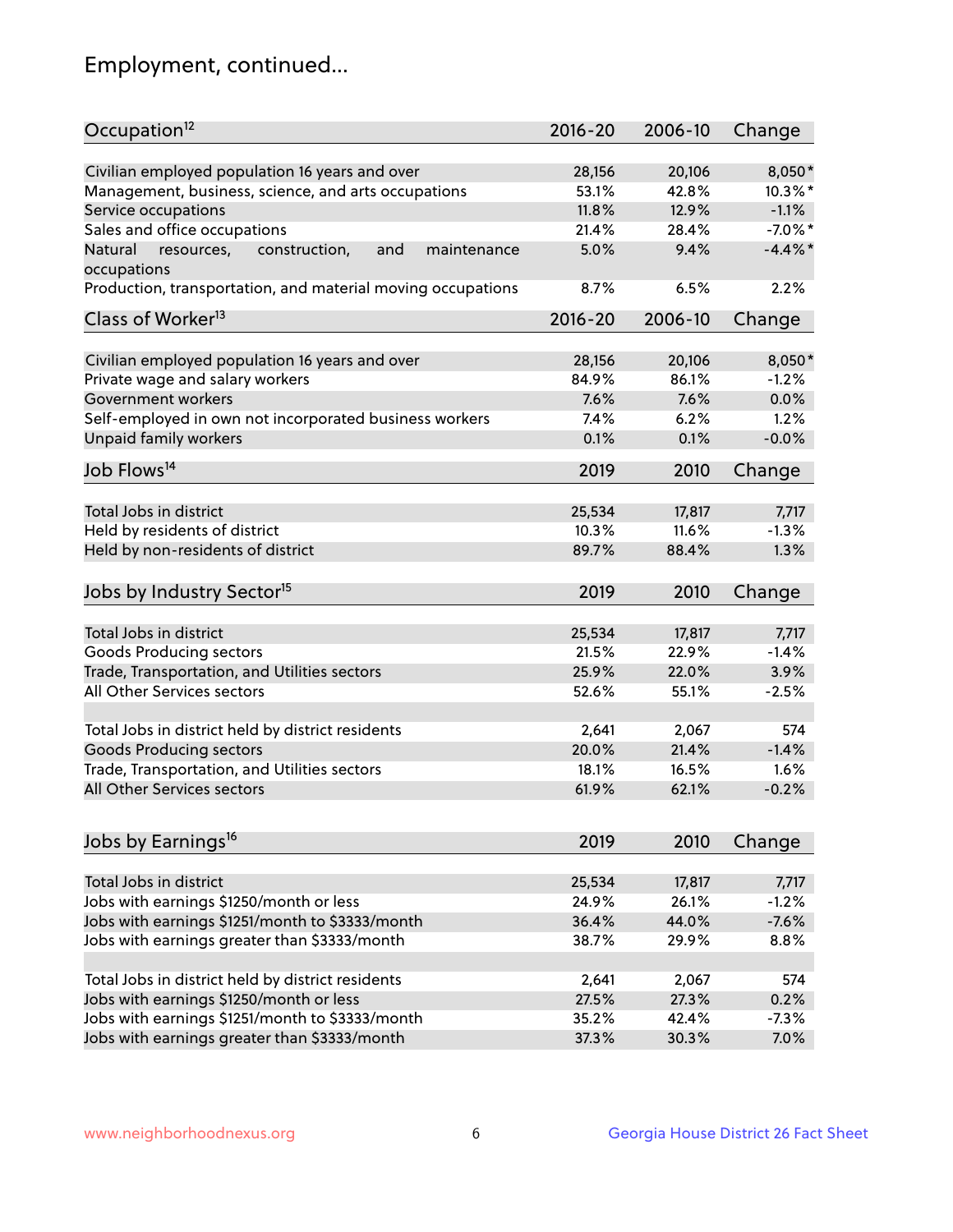## Employment, continued...

| 2019   | 2010   | Change  |
|--------|--------|---------|
|        |        |         |
| 25,534 | 17,817 | 7,717   |
| 26.9%  | 26.9%  | 0.1%    |
| 52.5%  | 58.2%  | $-5.7%$ |
| 20.5%  | 14.9%  | 5.6%    |
|        |        |         |
| 2,641  | 2,067  | 574     |
| 23.7%  | 23.3%  | 0.4%    |
| 50.4%  | 59.6%  | $-9.1%$ |
| 25.9%  | 17.2%  | 8.7%    |
|        |        |         |

#### Education

| School Enrollment <sup>18</sup>                | $2016 - 20$ | 2006-10 | Change     |
|------------------------------------------------|-------------|---------|------------|
|                                                |             |         |            |
| Population 3 years and over enrolled in school | 14,626      | 11,562  | $3,064*$   |
| Nursery school, preschool                      | $7.0\%$     | 11.1%   | $-4.0\%$ * |
| Kindergarten                                   | 4.4%        | 7.4%    | $-3.1\%$ * |
| Elementary school (grades 1-8)                 | 43.3%       | 46.1%   | $-2.8%$    |
| High school (grades 9-12)                      | 24.8%       | 20.3%   | $4.5\%$ *  |
| College or graduate school                     | 20.5%       | 15.1%   | $5.4\%$ *  |
| Educational Attainment <sup>19</sup>           | $2016 - 20$ | 2006-10 | Change     |
|                                                |             |         |            |
| Population 25 years and over                   | 37,471      | 27,378  | 10,093*    |
| Less than 9th grade                            | 3.2%        | 5.6%    | $-2.3%$    |
| 9th to 12th grade, no diploma                  | 3.1%        | 5.3%    | $-2.3%$    |
| High school graduate (includes equivalency)    | 15.9%       | 17.3%   | $-1.4%$    |
| Some college, no degree                        | $17.0\%$    | 20.7%   | $-3.6\%$ * |
| Associate's degree                             | 7.4%        | 8.9%    | $-1.4%$    |
| Bachelor's degree                              | 35.4%       | 30.8%   | $4.6\%$ *  |
| Graduate or professional degree                | 17.9%       | 11.4%   | $6.5%$ *   |
|                                                |             |         |            |
| Percent high school graduate or higher         | 93.7%       | 89.1%   | 4.6%*      |
| Percent bachelor's degree or higher            | 53.3%       | 42.2%   | $11.1\%$ * |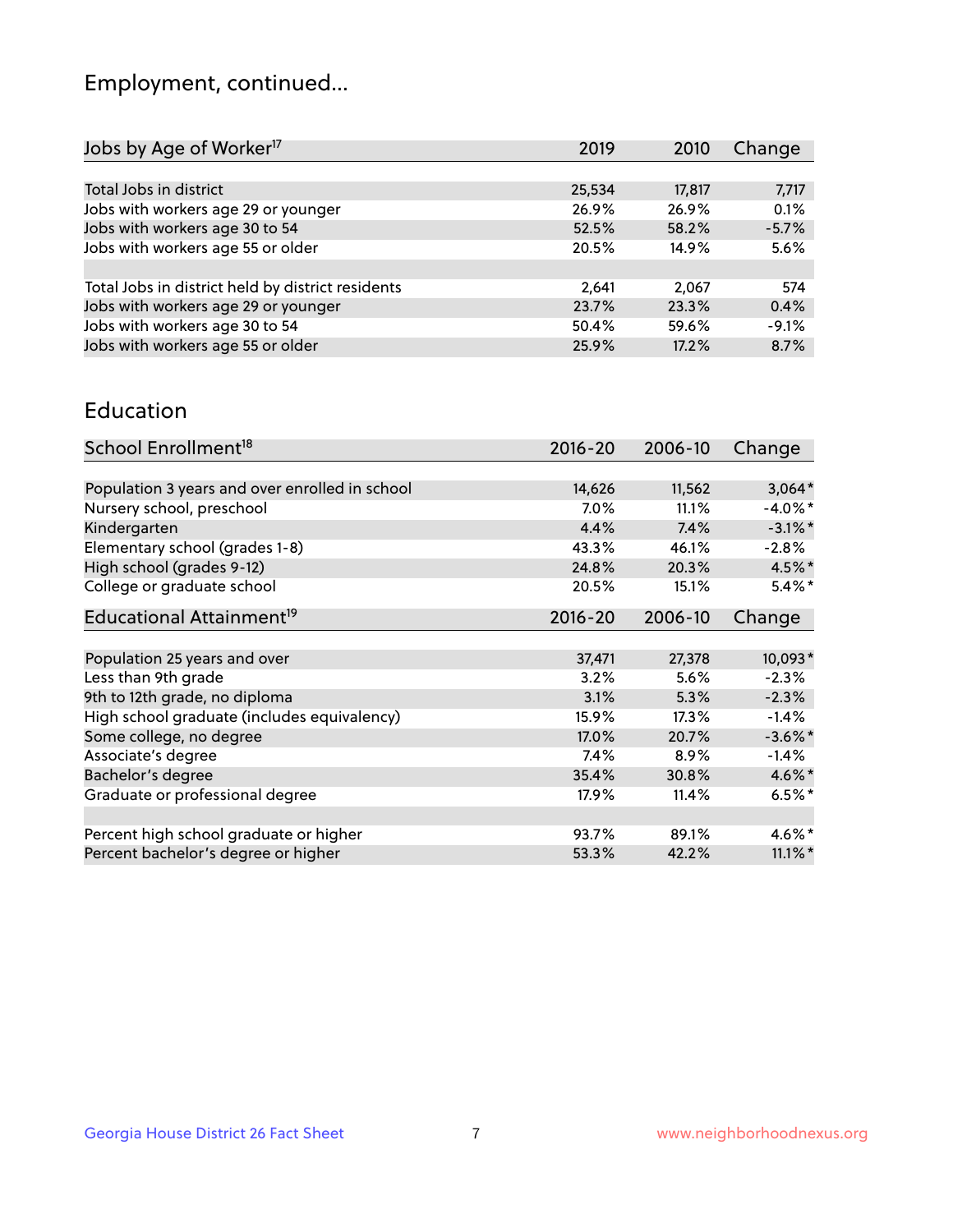## Housing

| Households by Type <sup>20</sup>                     | 2016-20         | 2006-10         | Change                |
|------------------------------------------------------|-----------------|-----------------|-----------------------|
|                                                      |                 |                 |                       |
| <b>Total households</b>                              | 19,974          | 14,926          | $5,048*$              |
| Family households (families)                         | 76.1%           | 75.5%           | 0.5%                  |
| With own children under 18 years                     | 38.2%           | 40.7%           | $-2.5%$               |
| Married-couple family                                | 65.2%           | 63.5%           | 1.7%                  |
| With own children of the householder under 18 years  | 32.8%           | 32.5%           | 0.2%                  |
| Male householder, no wife present, family            | 3.9%            | 3.2%            | 0.7%                  |
| With own children of the householder under 18 years  | 1.7%            | 2.3%            | $-0.6%$               |
| Female householder, no husband present, family       | 7.0%            | 8.8%            | $-1.8%$               |
| With own children of the householder under 18 years  | 3.8%            | 5.8%            | $-2.0\%$ *            |
| Nonfamily households                                 | 23.9%           | 24.5%           | $-0.5%$               |
| Householder living alone                             | 18.2%           | 19.9%           | $-1.7%$               |
| 65 years and over                                    | 8.3%            | 5.6%            | $2.7\%$ *             |
|                                                      |                 |                 |                       |
| Households with one or more people under 18 years    | 39.8%           | 42.1%           | $-2.3%$               |
| Households with one or more people 65 years and over | 28.4%           | 18.5%           | $9.9\%$ *             |
|                                                      |                 |                 |                       |
| Average household size                               | 2.73            | 2.80            | $-0.07*$              |
| Average family size                                  | 3.13            | 3.21            | $-0.08$               |
|                                                      |                 |                 |                       |
| Housing Occupancy <sup>21</sup>                      | $2016 - 20$     | 2006-10         | Change                |
|                                                      |                 |                 |                       |
| Total housing units                                  | 21,108<br>94.6% | 16,854<br>88.6% | $4,254*$<br>$6.1\%$ * |
| Occupied housing units                               |                 |                 |                       |
| Vacant housing units                                 | 5.4%            | 11.4%           | $-6.1\%$ *            |
| Homeowner vacancy rate                               | 0.9             | 6.0             | $-5.1*$               |
| Rental vacancy rate                                  | 6.5             | 8.7             | $-2.2$                |
|                                                      |                 |                 |                       |
| Units in Structure <sup>22</sup>                     | 2016-20         | 2006-10         | Change                |
|                                                      |                 |                 |                       |
| Total housing units                                  | 21,108          | 16,854          | $4,254*$              |
| 1-unit, detached                                     | 83.2%           | 81.6%           | 1.6%                  |
| 1-unit, attached                                     | 7.5%            | 6.4%            | 1.1%                  |
| 2 units                                              | 0.4%            | 0.9%            | $-0.5%$               |
| 3 or 4 units                                         | 1.1%            | 3.4%            | $-2.3%$               |
| 5 to 9 units                                         | 1.3%            | 1.3%            | 0.0%                  |
| 10 to 19 units                                       | 2.2%            | 1.2%            | 1.0%                  |
| 20 or more units                                     | 2.0%            | 2.5%            | $-0.5%$               |
| Mobile home                                          | 2.2%            | 2.8%            | $-0.6%$               |
| Boat, RV, van, etc.                                  | 0.2%            | $0.0\%$         | 0.1%                  |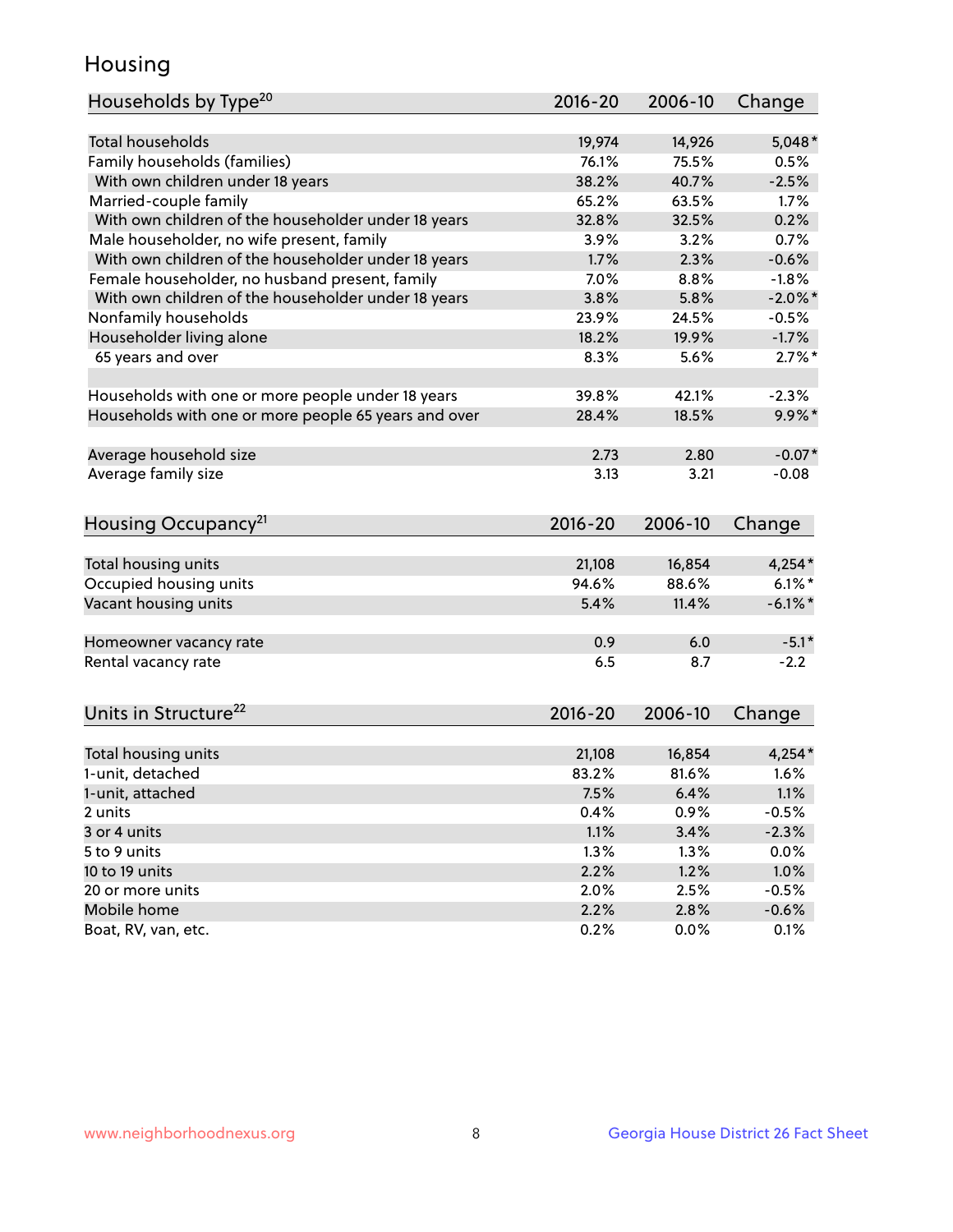## Housing, Continued...

| Year Structure Built <sup>23</sup>             | 2016-20     | 2006-10 | Change      |
|------------------------------------------------|-------------|---------|-------------|
| Total housing units                            | 21,108      | 16,854  | $4,254*$    |
| Built 2014 or later                            | 9.0%        | (X)     | (X)         |
| Built 2010 to 2013                             | 6.3%        | (X)     | (X)         |
| Built 2000 to 2009                             | 35.4%       | 43.5%   | $-8.1\%$ *  |
| Built 1990 to 1999                             | 25.4%       | 28.7%   | $-3.3%$     |
| Built 1980 to 1989                             | 12.5%       | 12.6%   | $-0.0%$     |
| Built 1970 to 1979                             | 6.4%        | 8.2%    | $-1.8%$     |
| Built 1960 to 1969                             | 3.6%        | 4.1%    | $-0.5%$     |
| Built 1950 to 1959                             | 1.1%        | 2.3%    | $-1.1%$     |
| Built 1940 to 1949                             | 0.2%        | 0.2%    | $-0.0%$     |
| Built 1939 or earlier                          | 0.2%        | 0.5%    | $-0.3%$     |
| Housing Tenure <sup>24</sup>                   | 2016-20     | 2006-10 | Change      |
|                                                |             |         |             |
| Occupied housing units                         | 19,974      | 14,926  | $5,048*$    |
| Owner-occupied                                 | 81.3%       | 80.5%   | 0.8%        |
| Renter-occupied                                | 18.7%       | 19.5%   | $-0.8%$     |
| Average household size of owner-occupied unit  | 2.76        | 2.77    | $-0.00$     |
| Average household size of renter-occupied unit | 2.59        | 2.93    | $-0.34$     |
| Residence 1 Year Ago <sup>25</sup>             | 2016-20     | 2006-10 | Change      |
| Population 1 year and over                     | 54,288      | 41,644  | 12,644*     |
| Same house                                     | 88.2%       | 88.1%   | 0.1%        |
| Different house in the U.S.                    | 11.3%       | 11.4%   | $-0.1%$     |
| Same county                                    | 5.0%        | 3.8%    | 1.2%        |
| Different county                               | 6.4%        | 7.7%    | $-1.3%$     |
| Same state                                     | 4.3%        | 5.4%    | $-1.1%$     |
| Different state                                | 2.1%        | 2.3%    | $-0.2%$     |
| Abroad                                         | 0.5%        | 0.5%    | 0.0%        |
| Value of Housing Unit <sup>26</sup>            | $2016 - 20$ | 2006-10 | Change      |
|                                                |             |         |             |
| Owner-occupied units                           | 16,235      | 12,011  | $4,224*$    |
| Less than \$50,000                             | 1.4%        | 1.3%    | 0.0%        |
| \$50,000 to \$99,999                           | 0.7%        | 1.8%    | $-1.1%$     |
| \$100,000 to \$149,999                         | 3.4%        | 10.2%   | $-6.8\%$ *  |
| \$150,000 to \$199,999                         | 8.4%        | 14.9%   | $-6.5%$ *   |
| \$200,000 to \$299,999                         | 23.4%       | 27.5%   | $-4.1%$     |
| \$300,000 to \$499,999                         | 41.9%       | 28.0%   | 13.9%*      |
| \$500,000 to \$999,999                         | 19.1%       | 15.0%   | 4.0%        |
| \$1,000,000 or more                            | 1.8%        | 1.3%    | 0.5%        |
| Median (dollars)                               | 351,119     | 274,403 | 76,716*     |
| Mortgage Status <sup>27</sup>                  | $2016 - 20$ | 2006-10 | Change      |
| Owner-occupied units                           | 16,235      | 12,011  | $4,224*$    |
| Housing units with a mortgage                  | 73.5%       | 85.5%   | $-12.1\%$ * |
| Housing units without a mortgage               | 26.5%       | 14.5%   | 12.1%*      |
|                                                |             |         |             |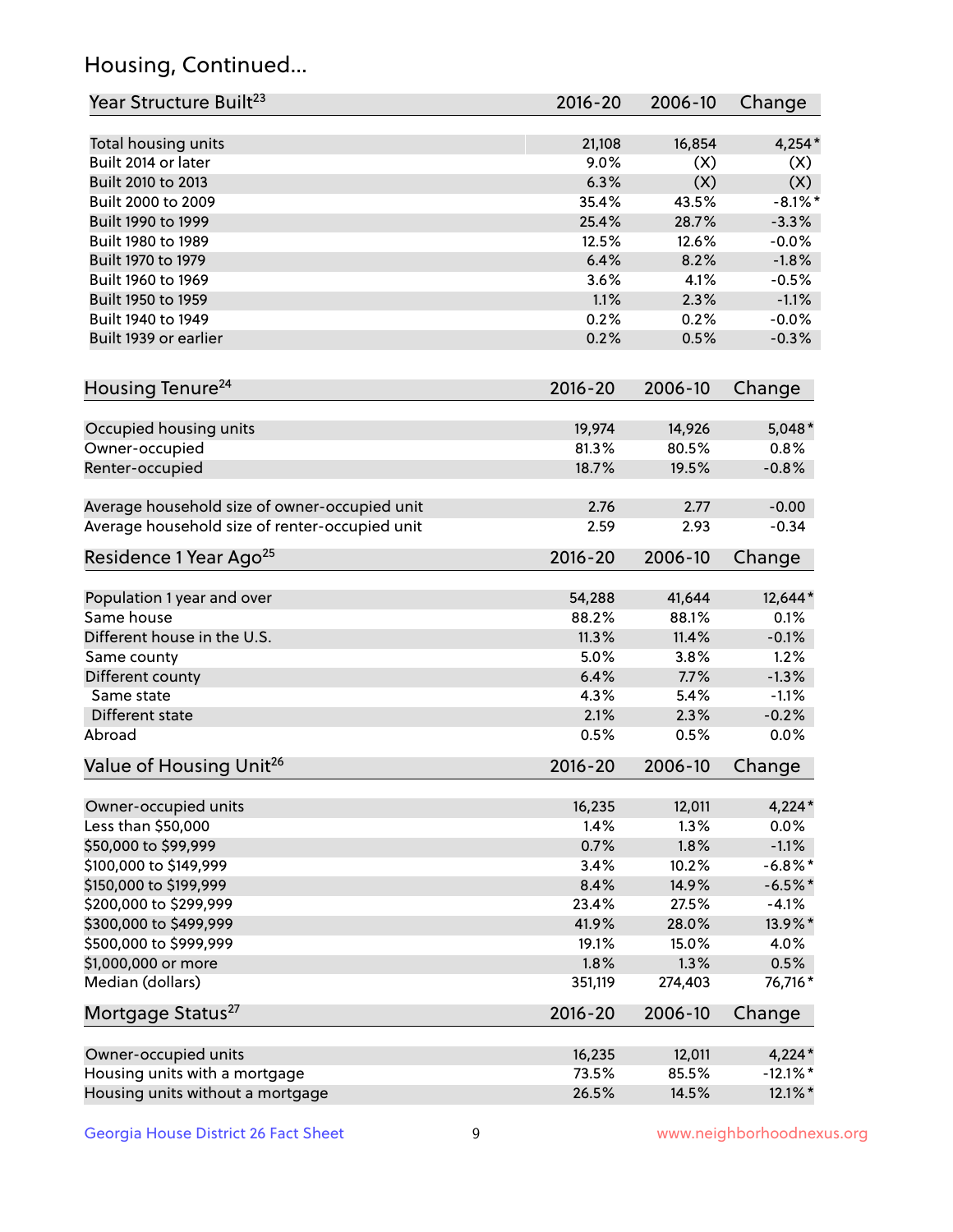## Housing, Continued...

| Selected Monthly Owner Costs <sup>28</sup>                                            | 2016-20     | 2006-10 | Change      |
|---------------------------------------------------------------------------------------|-------------|---------|-------------|
| Housing units with a mortgage                                                         | 11,927      | 10,275  | $1,652*$    |
| Less than \$300                                                                       | 0.3%        | 0.1%    | 0.2%        |
| \$300 to \$499                                                                        | 0.3%        | 0.5%    | $-0.2%$     |
| \$500 to \$999                                                                        | 5.9%        | 9.1%    | $-3.2%$     |
| \$1,000 to \$1,499                                                                    | 20.1%       | 23.7%   | $-3.6%$     |
| \$1,500 to \$1,999                                                                    | 24.9%       | 26.1%   | $-1.2%$     |
| \$2,000 to \$2,999                                                                    | 35.6%       | 27.3%   | $8.2\%$ *   |
| \$3,000 or more                                                                       | 12.9%       | 13.0%   | $-0.1%$     |
| Median (dollars)                                                                      | 1,969       | 1,816   | $153*$      |
| Housing units without a mortgage                                                      | 4,308       | 1,736   | $2,572*$    |
| Less than \$150                                                                       | 1.1%        | 0.9%    | 0.3%        |
| \$150 to \$249                                                                        | 7.6%        | 11.0%   | $-3.4%$     |
| \$250 to \$349                                                                        | 13.7%       | 21.3%   | $-7.6%$     |
| \$350 to \$499                                                                        | 27.5%       | 26.2%   | 1.3%        |
| \$500 to \$699                                                                        | 27.2%       | 19.9%   | 7.2%        |
| \$700 or more                                                                         | 22.9%       | 20.7%   | 2.2%        |
| Median (dollars)                                                                      | 500         | 438     | $62*$       |
| Selected Monthly Owner Costs as a Percentage of<br>Household Income <sup>29</sup>     | $2016 - 20$ | 2006-10 | Change      |
| Housing units with a mortgage (excluding units where<br>SMOCAPI cannot be computed)   | 11,866      | 10,261  | $1,605*$    |
| Less than 20.0 percent                                                                | 56.0%       | 36.0%   | 19.9%*      |
| 20.0 to 24.9 percent                                                                  | 16.3%       | 17.7%   | $-1.4%$     |
| 25.0 to 29.9 percent                                                                  | 7.4%        | 11.5%   | $-4.0\%$ *  |
| 30.0 to 34.9 percent                                                                  | 6.5%        | 8.1%    | $-1.6%$     |
| 35.0 percent or more                                                                  | 13.8%       | 26.8%   | $-13.0\%$ * |
| Not computed                                                                          | 61          | 14      | 47          |
| Housing unit without a mortgage (excluding units where<br>SMOCAPI cannot be computed) | 4,281       | 1,736   | 2,545*      |
| Less than 10.0 percent                                                                | 61.0%       | 58.6%   | 2.4%        |
| 10.0 to 14.9 percent                                                                  | 19.1%       | 12.6%   | 6.4%        |
| 15.0 to 19.9 percent                                                                  | 6.0%        | 9.9%    | $-3.9%$     |
| 20.0 to 24.9 percent                                                                  | 5.1%        | 6.1%    | $-1.1%$     |
| 25.0 to 29.9 percent                                                                  | 2.3%        | 2.2%    | 0.1%        |
| 30.0 to 34.9 percent                                                                  | 1.5%        | 2.8%    | $-1.3%$     |
| 35.0 percent or more                                                                  | 5.0%        | 7.7%    | $-2.7%$     |
| Not computed                                                                          | 27          | 0       | 27          |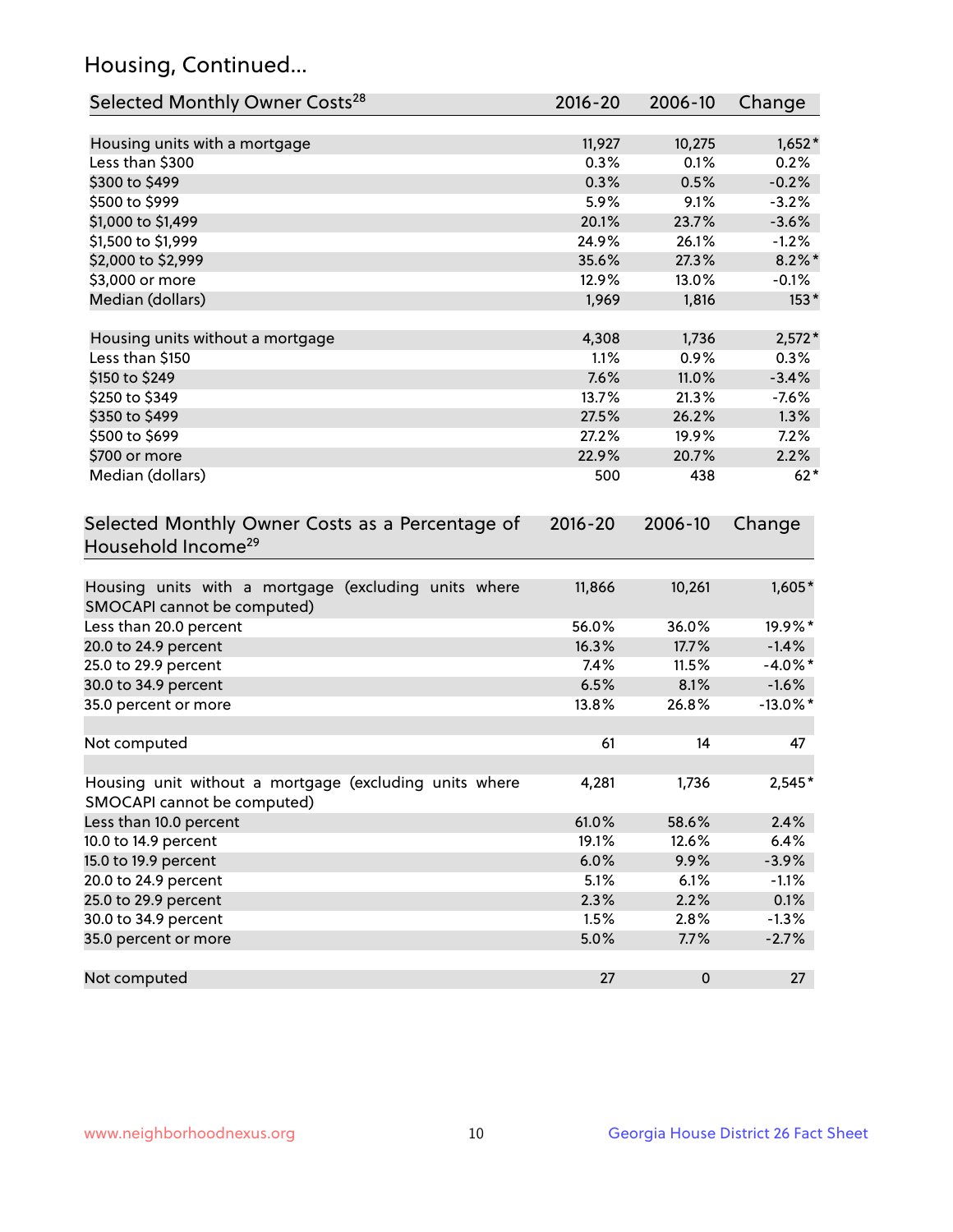## Housing, Continued...

| Gross Rent <sup>30</sup>   | 2016-20 | 2006-10 | Change   |
|----------------------------|---------|---------|----------|
|                            |         |         |          |
| Occupied units paying rent | 3,584   | 2,596   | 988*     |
| Less than \$200            | 0.3%    | $0.0\%$ | 0.3%     |
| \$200 to \$499             | 3.9%    | 10.7%   | $-6.8%$  |
| \$500 to \$749             | 5.7%    | 12.6%   | $-6.9%$  |
| \$750 to \$999             | 12.6%   | 25.5%   | $-12.9%$ |
| \$1,000 to \$1,499         | 37.7%   | 39.5%   | $-1.8%$  |
| \$1,500 to \$1,999         | 28.5%   | 8.7%    | 19.8%*   |
| \$2,000 or more            | 11.3%   | 3.0%    | 8.3%     |
| Median (dollars)           | 1,360   | 1,260   | $100*$   |
|                            |         |         |          |
| No rent paid               | 156     | 320     | $-164$   |
|                            |         |         |          |

| Gross Rent as a Percentage of Household Income <sup>31</sup>                   | $2016 - 20$ | 2006-10 | Change  |
|--------------------------------------------------------------------------------|-------------|---------|---------|
|                                                                                |             |         |         |
| Occupied units paying rent (excluding units where GRAPI<br>cannot be computed) | 3,558       | 2,566   | 992     |
| Less than 15.0 percent                                                         | 10.9%       | 3.9%    | 6.9%    |
| 15.0 to 19.9 percent                                                           | 15.2%       | 13.5%   | 1.7%    |
| 20.0 to 24.9 percent                                                           | 17.7%       | 20.5%   | $-2.8%$ |
| 25.0 to 29.9 percent                                                           | 13.3%       | 12.1%   | 1.1%    |
| 30.0 to 34.9 percent                                                           | 9.4%        | 9.2%    | 0.1%    |
| 35.0 percent or more                                                           | 33.6%       | 40.7%   | $-7.1%$ |
|                                                                                |             |         |         |
| Not computed                                                                   | 182         | 349     | $-168$  |

## Transportation

| Commuting to Work <sup>32</sup>           | 2016-20 | 2006-10 | Change     |
|-------------------------------------------|---------|---------|------------|
|                                           |         |         |            |
| Workers 16 years and over                 | 27,507  | 19,789  | $7,718*$   |
| Car, truck, or van - drove alone          | 73.4%   | 75.7%   | $-2.4%$    |
| Car, truck, or van - carpooled            | 7.4%    | 11.8%   | $-4.4\%$ * |
| Public transportation (excluding taxicab) | 0.6%    | 0.7%    | $-0.1%$    |
| Walked                                    | 0.6%    | 0.8%    | $-0.2%$    |
| Other means                               | 1.1%    | 2.3%    | $-1.1%$    |
| Worked at home                            | 16.9%   | 8.7%    | $8.2\%$ *  |
|                                           |         |         |            |
| Mean travel time to work (minutes)        | 33.3    | 28.4    | $4.9*$     |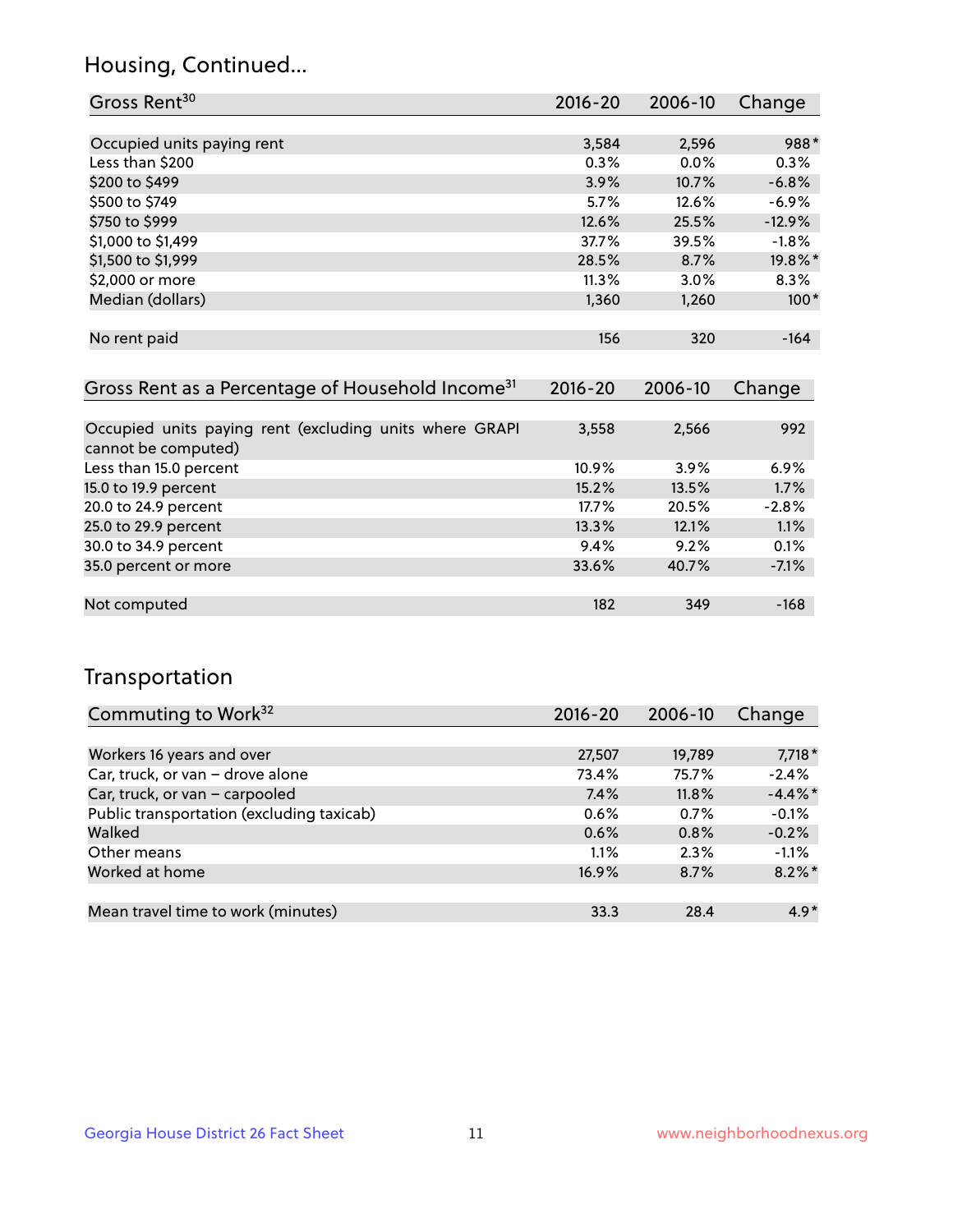## Transportation, Continued...

| Vehicles Available <sup>33</sup> | $2016 - 20$ | 2006-10 | Change     |
|----------------------------------|-------------|---------|------------|
|                                  |             |         |            |
| Occupied housing units           | 19.974      | 14.926  | $5,048*$   |
| No vehicles available            | 2.0%        | 2.5%    | $-0.5%$    |
| 1 vehicle available              | 20.9%       | 26.0%   | $-5.1\%$ * |
| 2 vehicles available             | 50.6%       | 50.5%   | 0.1%       |
| 3 or more vehicles available     | 26.5%       | 21.1%   | 5.4%       |

#### Health

| Health Insurance coverage <sup>34</sup>                 | 2016-20 |
|---------------------------------------------------------|---------|
|                                                         |         |
| Civilian Noninstitutionalized Population                | 54,609  |
| With health insurance coverage                          | 91.5%   |
| With private health insurance coverage                  | 81.0%   |
| With public health coverage                             | 21.1%   |
| No health insurance coverage                            | 8.5%    |
| Civilian Noninstitutionalized Population Under 19 years | 14,191  |
| No health insurance coverage                            | 5.4%    |
| Civilian Noninstitutionalized Population 19 to 64 years | 32,001  |
| In labor force:                                         | 26,294  |
| Employed:                                               | 25,592  |
| With health insurance coverage                          | 89.1%   |
| With private health insurance coverage                  | 87.6%   |
| With public coverage                                    | 2.7%    |
| No health insurance coverage                            | 10.9%   |
| Unemployed:                                             | 702     |
| With health insurance coverage                          | 62.5%   |
| With private health insurance coverage                  | 52.3%   |
| With public coverage                                    | 13.5%   |
| No health insurance coverage                            | 37.5%   |
| Not in labor force:                                     | 5,707   |
| With health insurance coverage                          | 87.3%   |
| With private health insurance coverage                  | 80.7%   |
| With public coverage                                    | 12.0%   |
| No health insurance coverage                            | 12.7%   |